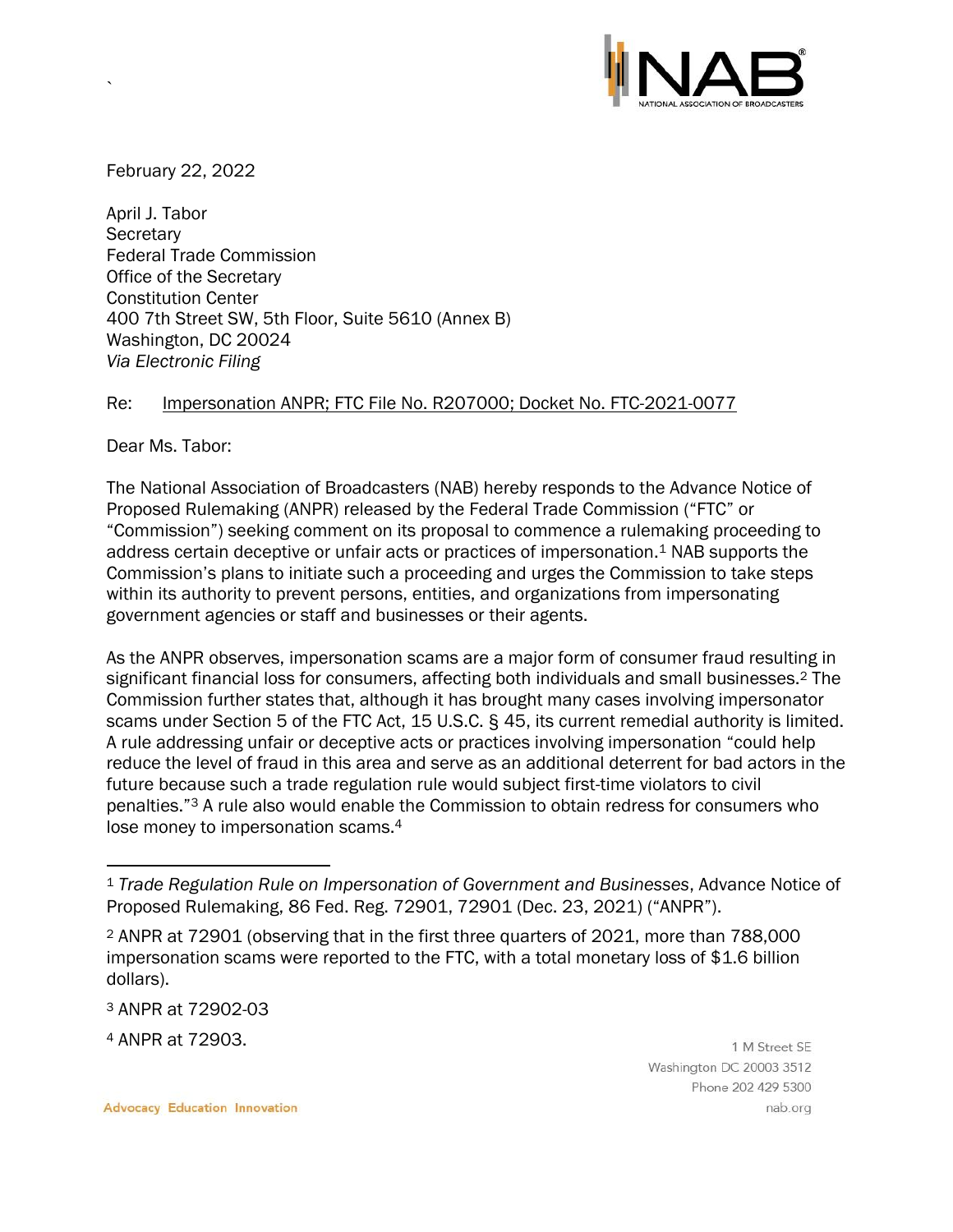NAB has experience with impersonation fraud. NAB hosts the NAB Show, an annual convention that attracts more than 90,000 entertainment and media professionals and 1,600 exhibitors from around the world. Every year, some vendors of products and services unlawfully promote themselves by directly impersonating NAB or its staff and/or falsely claiming an affiliation with NAB when they have no such affiliation. These vendors often use NAB Show trademarks and claim to be an "official" or "designated" NAB Show supplier of a particular product or service.<sup>5</sup> Some impersonators send emails that offer to sell recipients a list of NAB Show attendees, but they have no connection to NAB and no access to any attendee lists (NAB does not sell its attendee lists). If the targets of these solicitations fit the profile of a typical NAB Show exhibitor or attendee, they are very likely to be small to mediumsized entities. 6

Impersonators' fraudulent solicitations can harm consumers by causing the recipients to purchase products or services that simply are not what they say they are. Although larger, more established companies may have sufficient time, staffing and expertise to recognize impersonator fraud, smaller, newer companies may fall prey to impersonator communications. Moreover, the harm that results from accepting an impersonator's offer may be proportionately greater for smaller companies. Impersonator scams also divert revenue from NAB's legitimate partners offering Show-related services. In addition, impersonations harm NAB by trading on the good will and reputation established by the association over decades of hard work and considerable capital investment. Such impersonations are particularly harmful given that many trade show events have been cancelled or transitioned to virtual or semi-virtual over the past two years due to the COVID-19 pandemic, reducing or eliminating the anticipated revenue from such events for trade associations, event partners and exhibitors.

NAB sends cease-and-desist letters to any impersonators we learn about. However, we have no way of knowing how many consumers are being deceived by the impersonators' solicitations. Taking additional legal action beyond the cease-and-desist directives would prove time consuming and costly. Additional regulation in this area to deter would-be impersonators and allow redress for affected consumers would be a helpful and important step forward.

<sup>5</sup> For example, approximately 50 companies with no connection to NAB have represented themselves as the "official housing supplier" for the NAB Show in recent years, which significantly undercuts the revenue of NAB's actual official housing supplier.

<sup>6</sup> Most NAB Show participants are small and medium-sized businesses. As of our most recent in-person NAB Show in 2019, 31 percent of our exhibitors had fewer than 20 employees, and 57 percent had 20-499 employees. Similarly, 44 percent of attendees worked at companies with fewer than 20 employees, and 32 percent at companies with 20-499 employees.